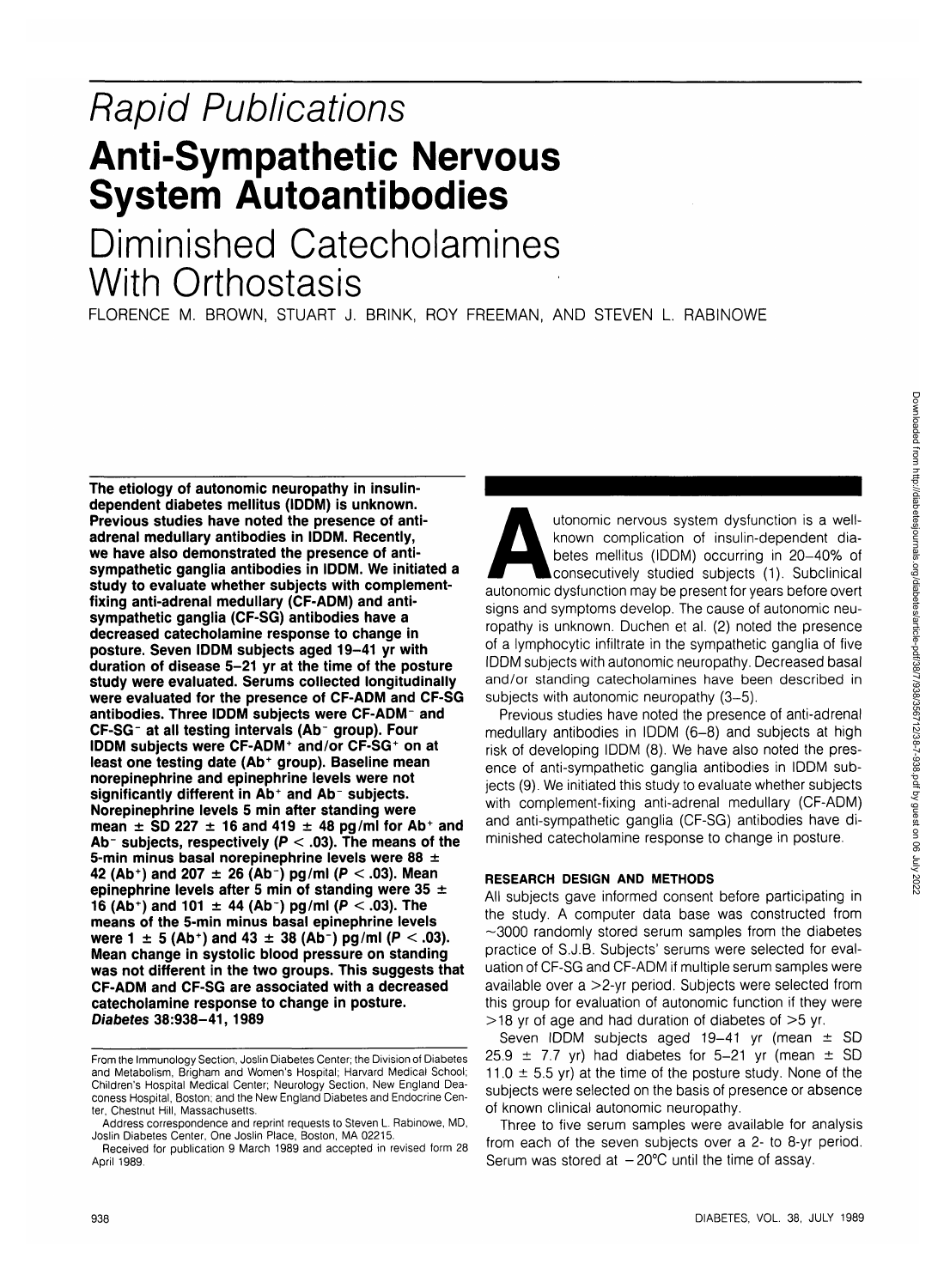**Assay for CF-ADM and CF-SG antibodies.** An indirect immunofluorescence complement-fixation technique was used as previously described (8,9). Human adrenal gland was used as substrate for the anti-adrenal medullary antibody assay, and rabbit sympathetic ganglia was used as substrate for the anti-sympathetic ganglia assay. Fresh human serum was used as a complement source. Fluorescein isothiocyanate goat anti-human C3c (Calbiochem-Behring, LaJolla, CA) was used as the detecting agent. Sections were tested in a blinded fashion and scored as previously described (8,9).

**Assessment of clinical neuropathy.** Screening of the peripheral nervous system included evaluation of reflexes, pinprick, and/or vibration sensation. Autonomic testing included heart-rate variation with respiration and Valsalva maneuver and 30:15 ratios after standing according to the method of Ewing et al. (10). The difference between the maximum and minimum heart rate with respiration was considered normal if  $\geq$ 15 beats/min, borderline if 11-14 beats/ min, and abnormal if <10 beats/min (10). The Valsalva ratio (ratio of maximum heart rate during expiratory phase to minimum heart rate during relaxation phase) was normal if  $\geq$ 1.21, borderline if 1.11–1.20, and abnormal if  $\leq$ 1.10 (10). The ratio of the longest R-R interval at the 30th beat to the shortest R-R interval at the 15th beat after standing was normal if  $\geq 1.04$ , borderline if 1.01-1.03, and abnormal if  $\leq$ 1.00 (10). Symptoms of autonomic and peripheral neuropathy were assessed by following the questionnaire of Dyck (11).

**Posture study.** An intravenous catheter was inserted at  $-45$ min. The subject remained supine for 45 min before standing. Plasma epinephrine and norepinephrine were determined at time 0 (supine) and after 5 min of upright posture.

**Catecholamine assay.** Measurement of plasma epinephrine and norepinephrine was determined with a simultaneous single-isotope radioenzymatic assay as previously described (12). Catechol O-methyltransferase was used as a catalyst in the transfer of a radioactive methyl group from S-adenosyl-L-methionine to the endogenous plasma catecholamine molecule. Separation of [3 H]normetanephrine and [<sup>3</sup>H]metanephrine derivatives was achieved by rapid thinlayer chromatography.

**Statistics.** Comparisons between groups were evaluated with Fisher's exact test.

### **RESULTS**

Three IDDM subjects aged 21-25 yr (22.3  $\pm$  2.3 yr) with 5-21 yr duration of diabetes (13.0  $\pm$  8 yr) were CF-ADM<sup>-</sup> and CF-SG<sup>-</sup> at all testing intervals (Ab<sup>-</sup> group). Four IDDM subjects aged 19-41 yr (28.5  $\pm$  9.7 yr) with 6.5-14 yr duration of diabetes (9.6  $\pm$  3.3 yr) were CF-ADM<sup>+</sup> and/or CF-SG<sup>+</sup> on at least one testing date (Ab<sup>+</sup> group) (Table 1). Results of plasma catecholamine levels in Ab<sup>+</sup> versus Ab<sup>-</sup> subjects are shown in Figs. 1 and 2. Mean baseline norepinephrine levels were not significantly different in Ab<sup>+</sup> and Ab<sup>-</sup> subjects (199  $\pm$  69 vs. 212  $\pm$  92 pg/ml, respectively). Similarly, mean  $\pm$  SD baseline epinephrine levels of 31  $\pm$  16 pg/ml in Ab<sup>+</sup> subjects did not differ significantly from 58  $\pm$  23 pg/ml in Ab<sup>-</sup> subjects. Mean norepinephrine levels after 5 min of standing were 227  $\pm$  16 pg/ml (Ab<sup>+</sup>) and 419  $\pm$  48 pg/ml (Ab<sup>-</sup>) ( $P < .03$ ). The means of the 5-min minus

| TABLE 1 |                         |
|---------|-------------------------|
|         | Subject characteristics |

| Subjects | CF-ADM | CF-SG | 5-min<br>norepinephrine<br>(pg/ml) | 5-min<br>epinephrine<br>(pg/ml) |
|----------|--------|-------|------------------------------------|---------------------------------|
|          |        |       | 427                                | 150                             |
| 2        |        |       | 367                                | 66                              |
| 3        |        |       | 463                                | 88                              |
|          |        |       | 167                                | $<$ 10                          |
| 5        |        |       | 292                                | 43                              |
| 6        |        |       | 278                                | 45                              |
|          |        |       | 171                                | 30                              |

CF-ADM, complement-fixing anti-adrenal medullary antibodies; CF-SG, anti-sympathetic ganglia antibodies. -, Absent; +, present.

basal norepinephrine levels were  $88 \pm 42$  pg/ml (Ab+) and 207  $\pm$  26 pg/ml (Ab<sup>-</sup>) ( $P < .03$ ). Mean epinephrine levels after 5 min of standing were  $35 \pm 16$  pg/ml (Ab+) and 101  $\pm$  44 pg/ml (Ab<sup>-</sup>) ( $P < .03$ ). The means of the 5-min minus basal epinephrine levels were  $1 \pm 5$  pg/ml (Ab+) and  $43 \pm 28$  pg/ml (Ab<sup>-</sup>), respectively ( $P < .03$ ).

All subjects denied symptoms of peripheral and autonomic neuropathy. Subject 7 had hypoglycemia unawareness (Table 1). This subject also had borderline abnormal heart-rate variation with respiration (maximum-minimum heart rate 11.3 beats/min) and CF-ADM. Cardiovascular autonomic test results, except tests of orthostasis and catecholamine levels, were unavailable for subject 1. The rest of the subjects had normal heart-rate variation with respiration and Valsalva maneuver and normal 30:15 ratios with upright posture. All subjects had normal reflexes, pinprick, and/or vibration sensation. None of the subjects had orthostatic hypotension during the study. The mean change in systolic blood pressure on standing was +14 mmHg in both groups.



**FIG. 1. Norepinephrine levels after 5 min of standing and at 5 min minus basal (A) in antibody (Ab)<sup>+</sup> and Ab" subjects.**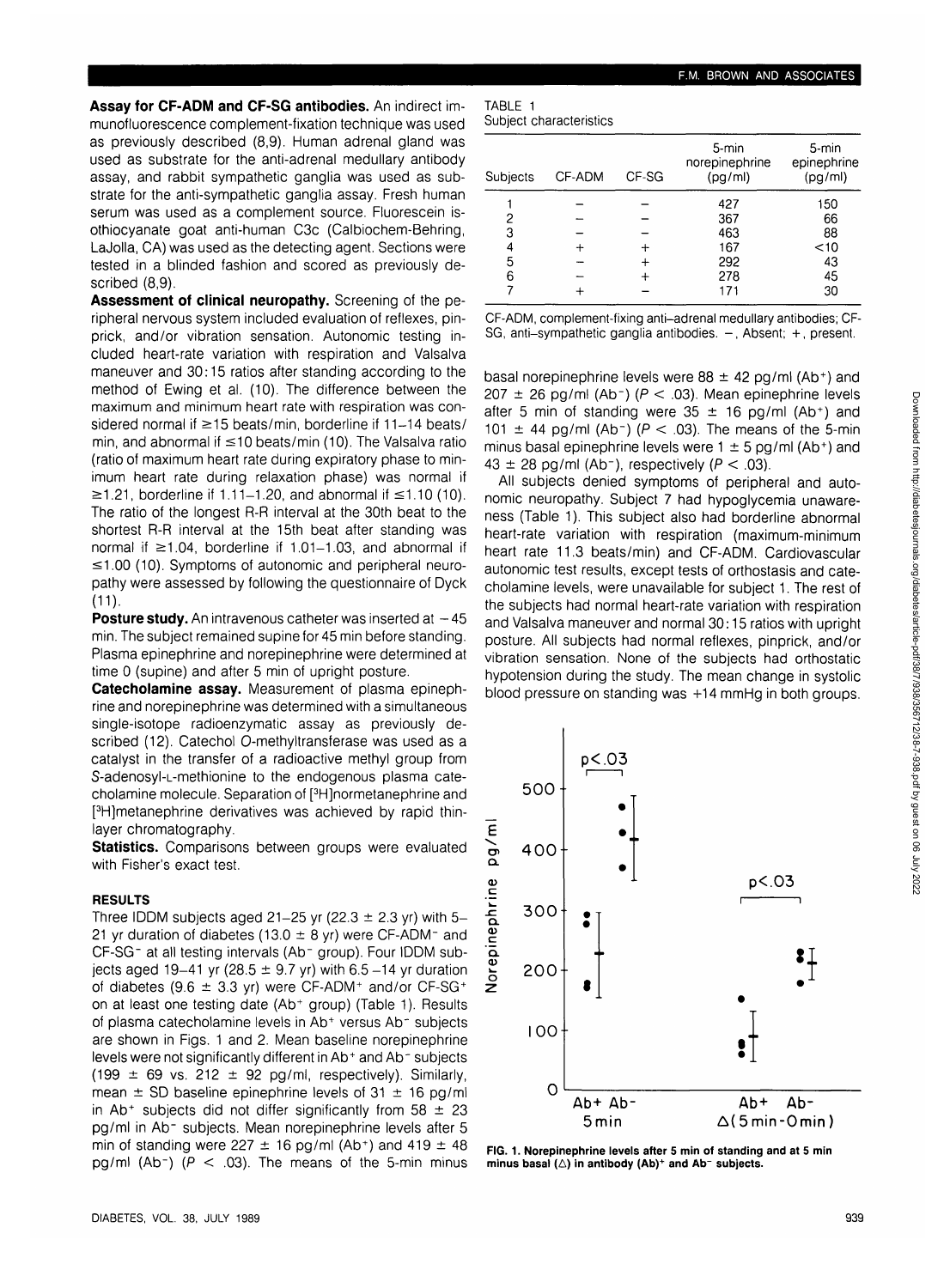# **AUTOANTIBODIES AND CATECHOLAMINES p<.03 50- 1 25- 100 • • p<.03**  $\bullet$ **75- • Q. C Q. UJ 50 • 25 o.** -5 **Ab+ Ab- Ab+ Ab-5min 5min A(5min-0min)**

**FIG. 2. Epinephrine levels in antibody (Ab)<sup>+</sup> and Ab" subjects after 5 min of standing, and epinephrine levels at 5-min minus basal (A) in Ab<sup>+</sup> and Ab" subjects.**

Serum from a 19-yr-old subject with 6 yr of IDDM was collected 1, 5, and 6 yr after onset of IDDM. CF-ADM and/or CF-SG were present in serums on three of three occasions. His catecholamine levels were the lowest of all subjects studied. Five-minute norepinephrine and epinephrine levels were 167 and  $\lt$ 10 pg/ml (below the sensitivity of the assay). Fiveminute minus basal norepinephrine and epinephrine levels were 73 and 0 pg/ml, respectively.

## **DISCUSSION**

We demonstrated diminished norepinephrine and epinephrine levels after assumption of upright posture in IDDM subjects with CF-ADM and CF-SG compared with IDDM subjects without these antibodies. Serial serum samples were collected over 2-8 yr in the subjects. Although basal catecholamines were not significantly decreased in the two groups, both norepinephrine and epinephrine levels after 5 min of standing were significantly decreased in the Ab<sup>+</sup> group. Blunted norepinephrine responses to standing with normal supine norepinephrine levels have been noted in subjects with primary autonomic neuropathy (4). Other studies have demonstrated diminished basal and standing catecholamines in subjects with diabetes of long duration and autonomic neuropathy (3,5).

We have recently demonstrated an increased prevalence of CF-SG in subjects whose blood pressure response to standing was in the lower portion of the normal response range (mean to  $-2SD$ ; 9), suggesting a possible role for the immune system in the development of autonomic neuropathy. Recently, Scherbaum et al. (13) were unable to find an association between CF-ADM and supine catecholamine levels in new-onset IDDM subjects. We chose to study subjects with 5-21 yr duration of IDDM, because the incidence of clinical and subclinical autonomic neuropathy increases in subjects with longer duration of IDDM.

Two of four subjects in the Ab<sup>+</sup> group had only CF-SG, 1 subject had only CF-ADM, and 1 subject had CF-ADM and CF-SG. Postganglionic sympathetic neurons secrete norepinephrine, and the adrenal medulla secretes  $\sim$ 80% epinephrine and 20% norepinephrine; therefore, it might be expected that subjects with CF-SG would have a defect in norepinephrine, whereas subjects with CF-ADM would have a defect primarily in epinephrine response to upright posture. Possible explanations for the abnormalities in both epinephrine and norepinephrine response in patients with either CF-ADM or CF-SG include the fact that the adrenal medulla is innervated by preganglionic sympathetic nerve fibers (14). A defect in the preganglionic sympathetic nervous innervation of the adrenal medulla could result in a decrease in epinephrine secretion. Although controversial, it is also possible that epinephrine release from the adrenal medulla may enhance the release of norepinephrine from sympathetic nerve terminals by activating prejunctional  $\beta$ -adrenoreceptors. This might account for the diminished norepinephrine secretion in our patient with only CF-ADM (15-17).

It is also possible that although our antibody assays are highly specific, they may not be sensitive enough to pick up all patients who have low titers of these antibodies (8,9). This is similar to the description in the literature that  $~60-80\%$ of new-onset IDDM subjects have detectable islet cell antibodies (18-20).

Despite the fact that there was no difference in blood pressure response to standing, we were able to demonstrate a difference in catecholamine levels with standing in the two groups. Subject 14 had a systolic blood pressure response to standing that fell between mean to  $-2SD$  below normal and was CF-SG<sup>+</sup> and CF-ADM<sup>+</sup> on multiple occasions (Table 1). His catecholamine levels were the lowest of all subjects tested. Subject 7 had several episodes of neuroglycopenia without warning symptoms, borderline abnormal heart-rate response to respiration, and CF-ADM (Table 1). Continued prospective follow-up is necessary to determine whether subjects with CF-SG and CF-ADM will ultimately develop autonomic dysfunction, orthostatic hypotension, and severe catecholamine deficiency.

## **ACKNOWLEDGMENTS**

We thank M. Watts for technical assistance and P. Cronin-Sevigny for secretarial assistance. Clinical studies were performed at the General Clinical Research Center at Brigham and Women's Hospital. Data were analyzed on a CLINFO computer system.

This work was supported by grants from the American Diabetes Association and the Adler Foundation. S.L.R. is a Capps Scholar in diabetes at Harvard Medical School. The general clinical research center was funded by National Institutes of Health Grant 5-M-01-RR-026354.